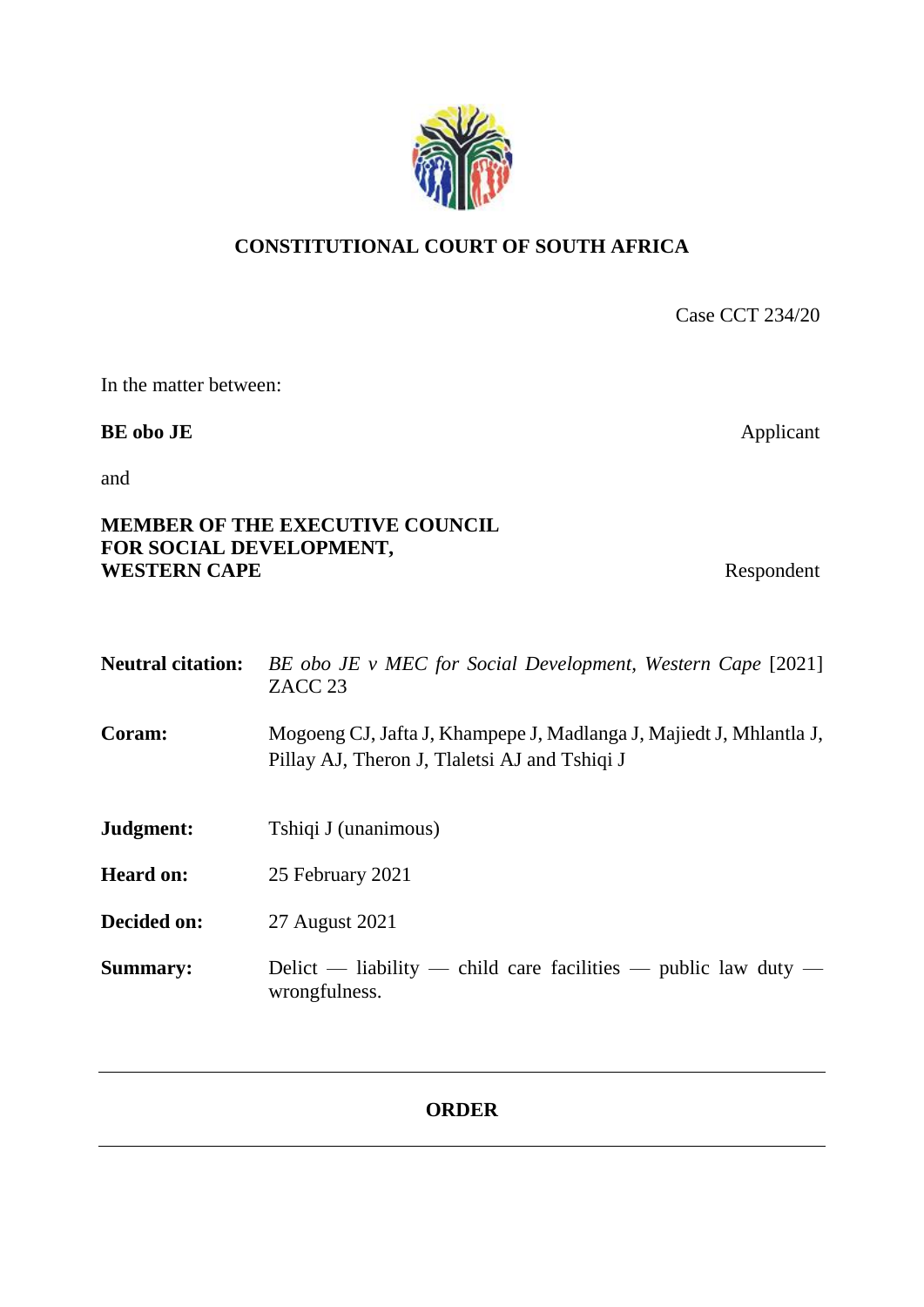On appeal from the Supreme Court of Appeal (hearing an appeal from the High Court of South Africa):

- 1. Leave to appeal is granted.
- 2. The appeal is dismissed.

## **JUDGMENT**

TSHIQI J (Mogoeng CJ, Jafta J, Khampepe J, Madlanga J, Majiedt J, Mhlantla J, Pillay AJ, Theron J and Tlaletsi AJ concurring):

## *Introduction*

 $\overline{a}$ 

[1] On 12 August 2008, during the morning break at the Babbel and Krabbel play school<sup>1</sup> (the school), JE, then 5 years old, went outside and joined her fellow pupils to do what children enjoy doing the most: play. She was playing on a wooden swing structure when the top beam of the structure became dislodged and collapsed on top of her. She suffered a severe traumatic head and brain injury, leaving her severely and permanently disabled. Suddenly, JE's hope of living an ordinary, free and unencumbered life came to an end because the accident and the consequent disabilities permanently affected several aspects of her life. For her parents, the hopeful dreams of raising a healthy and industrious child were shattered.

[2] The issue that arises in this application is whether the respondent, the Provincial Minister: Western Cape Department of Social Development (the Minister), should be held delictually liable for damages arising from the accident.

<sup>&</sup>lt;sup>1</sup> The school was a community organisation operated by Child Welfare South Africa: Bredasdorp, a registered Non-Governmental Organisation (NGO) in terms of the Non-Profit Organisation Act 71 of 1997.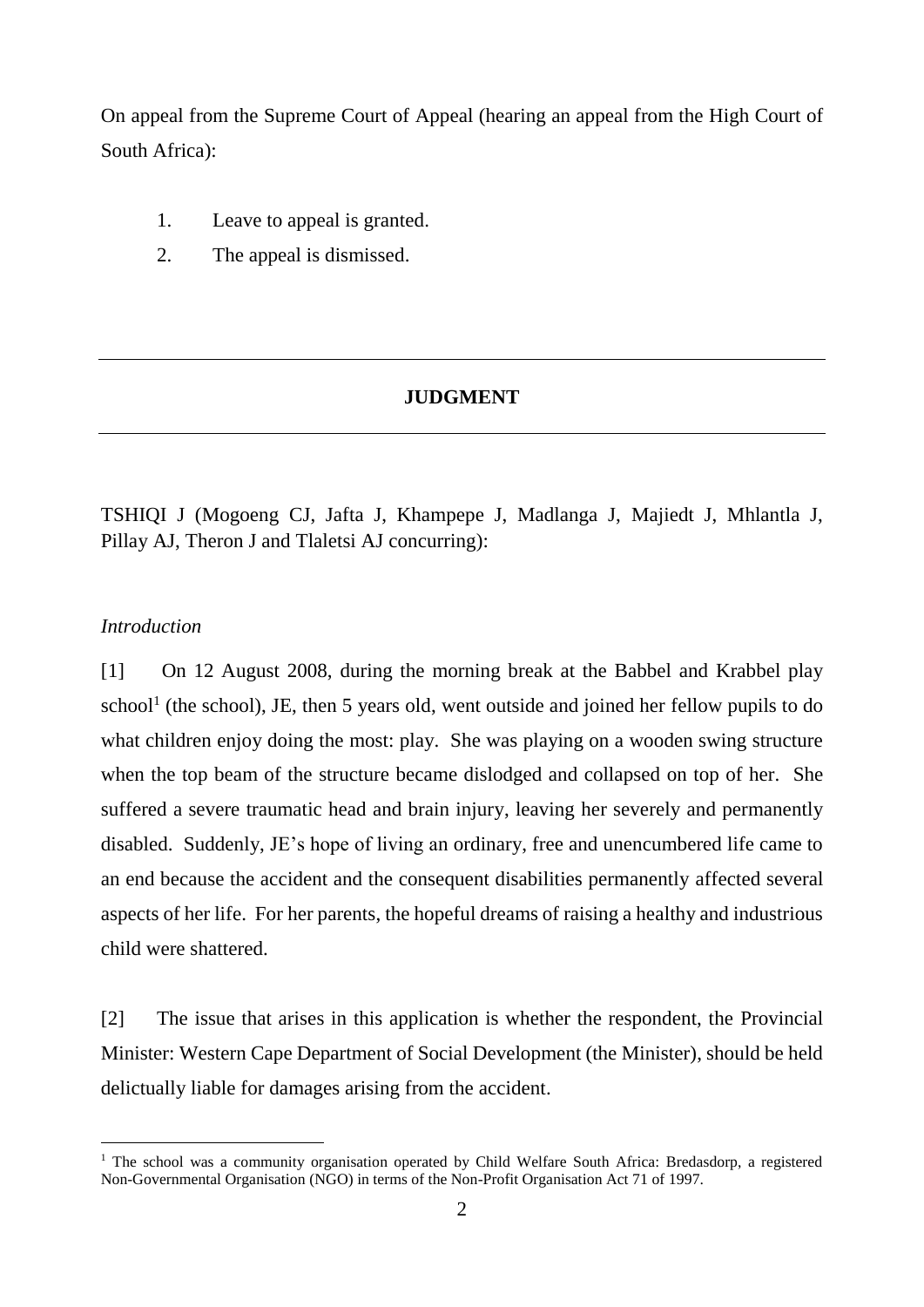TSHIQI J

#### *Litigation history*

 $\overline{a}$ 

## *High Court*

[3] Following the accident, JE's father, the applicant, instituted a delictual claim against the Minister. The Minister, by way of a third-party notice, joined the Overberg District Municipality (Municipality), and the latter in turn joined the Minister and the school as the second and third parties. They were joined on the basis of contributory negligence. Contributions were sought from the Municipality in the event of the Minister being held liable to the applicant, and in the case of the school, if the Municipality was held liable. The applicant had sued the school in a separate action which was then consolidated with the main action against the Minister. The action against the school was withdrawn in terms of a settlement agreement between the parties. <sup>2</sup> The matter proceeded to trial in the High Court of South Africa, Western Cape Division, Cape Town. The issue of liability was separated from quantum.

[4] One of the witnesses who testified for the applicant was Mr Hillman, a mechanical engineering consultant who testified as an expert. His evidence, which was not challenged, focused on the design of the swing and the probable cause of the accident. He testified that the construction of the swing was inadequate for its purpose. Mr Hillman's evidence on the design of the swing and the defects he identified is aptly summarised by the Supreme Court of Appeal in its judgment.<sup>3</sup> As this evidence is not in dispute, and in light of the conclusion I reach on the question of wrongfulness, it need not be traversed in this judgment. It suffices to mention that Mr Hillman testified that the probable cause of the accident was the ordinary continuous use of the swing by the children at the school. This would probably have caused its fixings to undergo stress and eventually suffer metal fatigue. If the wear and tear was not addressed, and he seemed to suggest this had been

<sup>&</sup>lt;sup>2</sup> The details of the settlement agreement are not before us and are irrelevant to the dispute between the applicant and the respondent.

<sup>3</sup> *Minister: Western Cape Department of Social Development v BE obo JE* [2020] ZASCA 103; 2021 (1) SA 75 (SCA) at paras 6-8 (Supreme Court of Appeal judgment).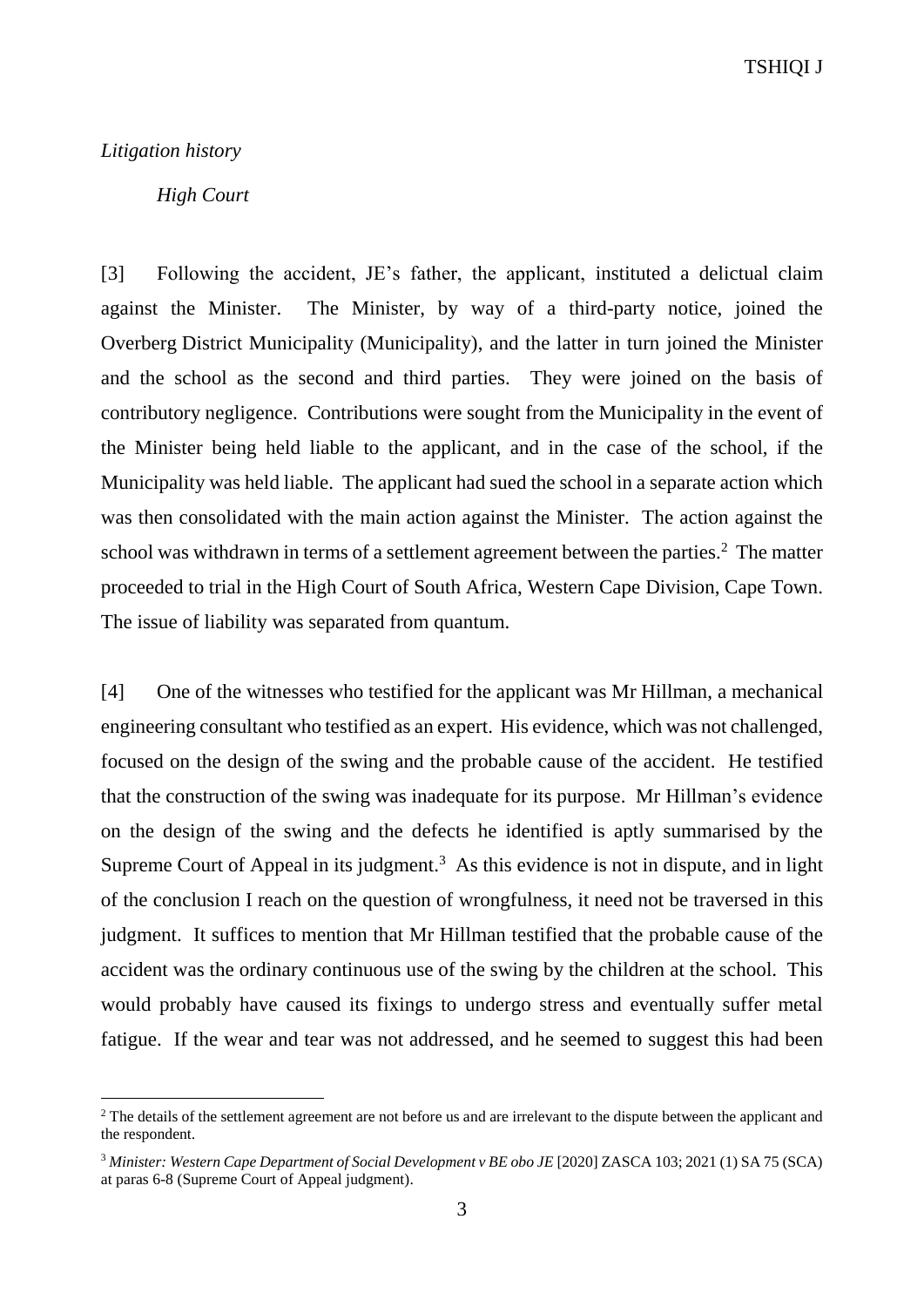the case, the fixings would break and any child underneath the falling beam would be injured and such injuries would probably be serious.

[5] The High Court held that on the evidence, considered against the relevant legislative framework, delictual liability had been established. Consequently, it held the Minister liable for the damages flowing from the accident. It dismissed the Minister's claim for contributory negligence against the Municipality and ordered the Minister to pay the applicant's and the Municipality's costs.

## *Supreme Court of Appeal*

[6] A subsequent application for leave to appeal was dismissed by the High Court and the Minister then sought leave to appeal from the Supreme Court of Appeal. The Supreme Court of Appeal granted leave, upheld the appeal and substituted the High Court's order with an order dismissing the applicant's claim with no order as to costs. The Court also dismissed the Minister's claims against the Municipality and ordered each party to pay their own costs in the High Court and in respect of the appeal in the Supreme Court of Appeal. In this application, the applicant seeks leave to appeal against the order of the Supreme Court of Appeal. The Minister is the only respondent participating.

#### *This Court*

#### *Jurisdiction*

[7] This matter requires us to determine whether the Minister has a legal duty to take reasonable steps to prevent harm to children in Early Childhood Development Centres (ECD centres), places of care and similar institutions. This entails an interpretation of the relevant legislation and the Constitution. In terms of section 28(1)(b) of the Constitution, every child is entitled to, inter alia, appropriate alternative care when removed from the family environment. Section 28(1)(d) requires that children be protected from, inter alia, neglect. Although a matter will not be constitutional merely on the basis that the interests of children are affected in some or other way, the impact on children in this matter is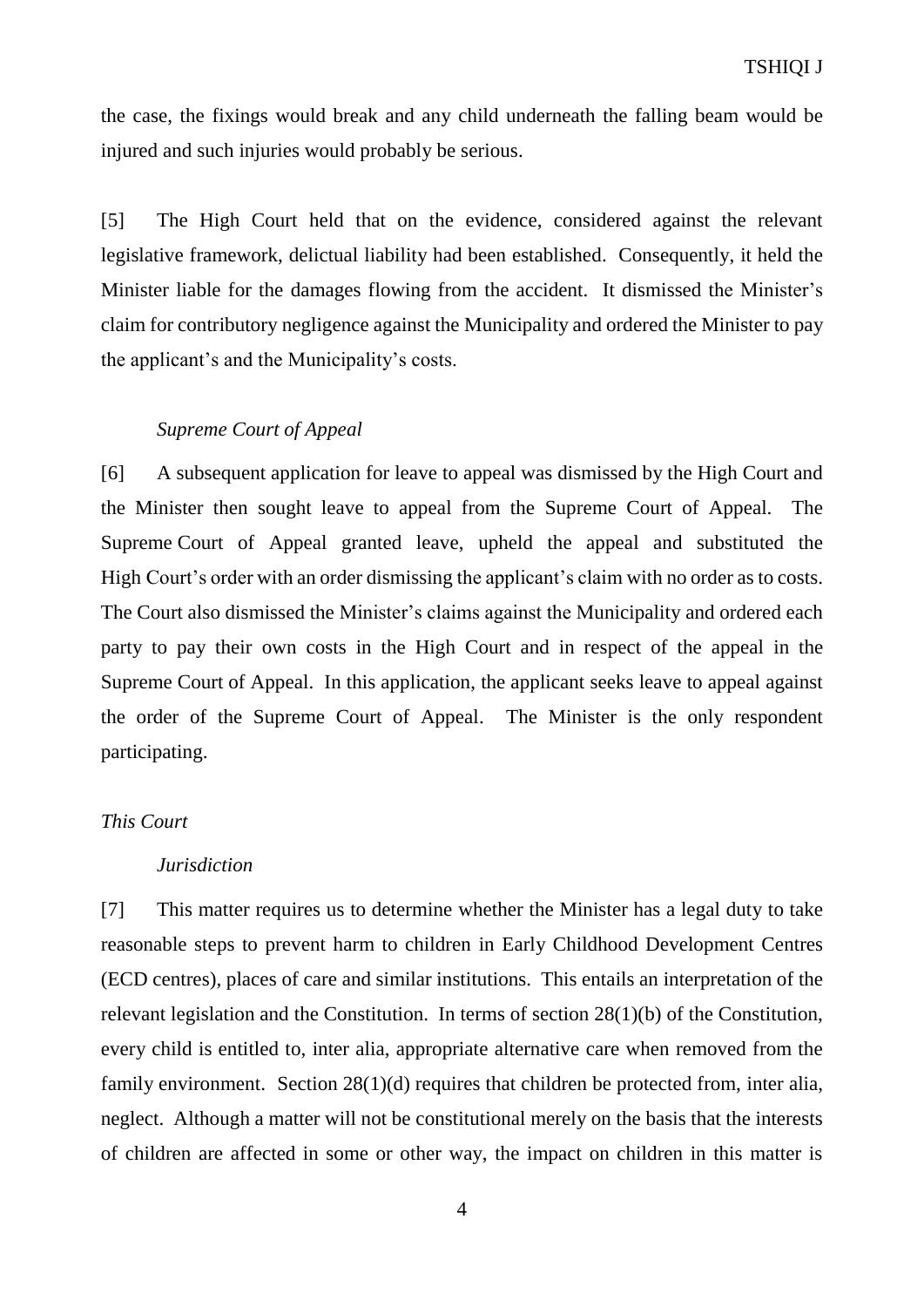neither remote nor indirect. <sup>4</sup> Furthermore, the first issue to be determined in this application is whether the Supreme Court of Appeal was correct in its findings that the delictual element of wrongfulness had not been proven. In *Loureiro*, 5 this Court held that an appeal against a finding on wrongfulness on the basis that a Court failed to have regard to the normative imperatives of the Bill of Rights ordinarily raises a constitutional issue. This is because the wrongfulness element in delict depends on the evaluation of public policy, duly informed by the Constitution and constitutional values. Accordingly, this Court has jurisdiction to entertain this application.

## *Leave to appeal*

[8] Having found that this Court's jurisdiction is engaged, the next hurdle for the applicant to surmount is the interests of justice enquiry. Leave may be refused if the interests of justice do not favour the granting of leave. In considering the interests of justice, prospects of success are an important aspect, but this is not the only factor to be considered. 6 Other relevant factors include: the importance of the issue, <sup>7</sup> whether a decision by this Court is desirable,<sup>8</sup> and public interest in the determination of the issue.<sup>9</sup> It cannot be gainsaid that this matter is of considerable public importance to the extent that

 $\overline{a}$ <sup>4</sup> Section 28(2) of the Constitution. See also *Director of Public Prosecutions, Transvaal v Minister of Justice and Constitutional Development* [2009] ZACC 8; 2009 (4) SA 222 (CC); 2009 (2) SACR 130 (CC); 2009 (7) BCLR 637 (CC) at para 2 where this Court held as follows:

<sup>&</sup>quot;Our constitutional democracy seeks to transform our legal system. Its foundational values of human dignity, the achievement of equality and the advancement of human rights and freedoms, introduce a new ethos that should permeate our legal system. Consistent with these values, section 28(2) of the Constitution requires that in all matters concerning a child, the child's best interests must be of paramount importance."

<sup>5</sup> *Loureiro v Imvula Quality Protection (Pty) Limited* [2014] ZACC 4; 2014 (3) SA 394 (CC); 2014 (5) BCLR 511 (CC) at para 34; *Steenkamp N.O. v Provincial Tender Board, Eastern Cape* [2006] ZACC 16; 2007 (3) SA 121 (CC); 2007 (3) BCLR 300 (CC) (*Steenkamp*) at para 19 found that when an aggrieved party seeks to appeal against a court's finding on wrongfulness, we are seized with the matter. *Phumelela Gaming and Leisure Ltd v Gründlingh* [2006] ZACC 6; 2007 (6) SA 350 (CC); 2006 (8) BCLR 883 (CC) at para 23 also found that when a court is criticised for an alleged failure to have regard to the spirit, purport and objects of the Bill of Rights in applying the test for wrongfulness, this Court will have jurisdiction over the appeal.

<sup>6</sup> *S v Boesak* [2000] ZACC 25; 2001 (1) SA 912 (CC); 2001 (1) BCLR 36 (CC) at para 12.

<sup>7</sup> *De Reuck v Director of Public Prosecutions* [2003] ZACC 19; 2004 (1) SA 406 (CC); 2003 (12) BCLR 1333 (CC) at para 3.

<sup>8</sup> Id.

<sup>9</sup> *Glenister v President of the Republic of South Africa* [2011] ZACC 6; 2011 (3) SA 347 (CC); 2011 (7) BCLR 651 (CC) 2011 at para 53.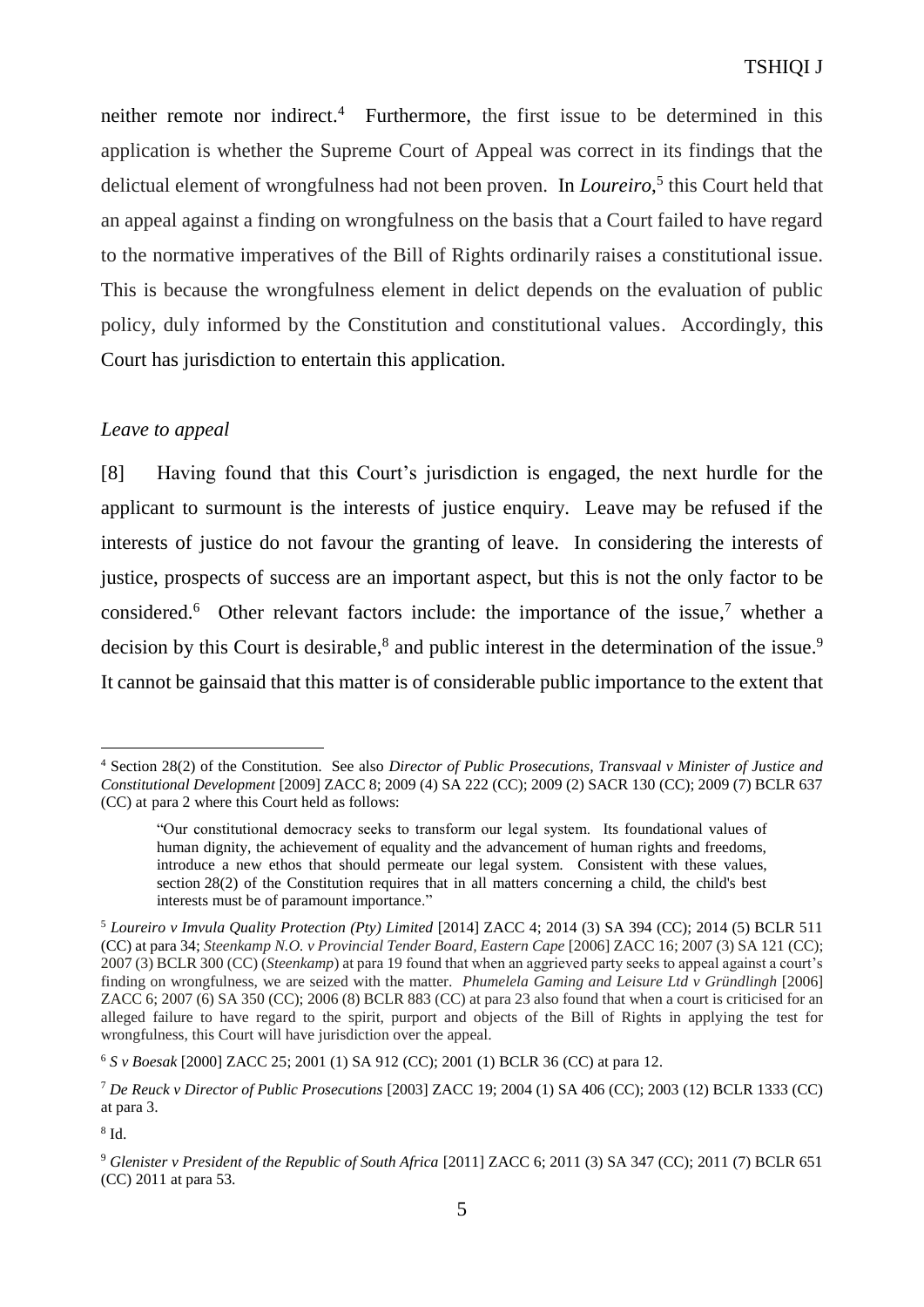it will provide clarity on whether the Minister has a legal duty to prevent harm to children in ECD centres and other places of care. This Court has not in the past been called upon to grapple with the existence and ambit of this alleged legal duty. The public interest and importance in this matter is heightened by the fact that children require special protection owing to their vulnerability. The Courts, as their upper guardians, are obliged to ensure that their best interests are secured in every matter concerning them.<sup>10</sup> Leave to appeal should be granted.

#### *Issues*

 $\overline{a}$ 

[9] In order to succeed against the Minister, the applicant must prove the elements of delictual liability. These are wrongfulness, negligence and causation. The Supreme Court of Appeal held that because the applicant had failed to prove wrongfulness, it was unnecessary to analyse whether negligence and causation had been proven.<sup>11</sup> The first issue to be determined by this Court is therefore whether the Supreme Court of Appeal was correct in its conclusion on wrongfulness. The question to be asked in order to determine wrongfulness is whether the Minister had a legal duty towards JE to prevent the harm suffered. If he did, we must then determine whether both negligence and causation have been proven by the applicant such that the Minister should be held vicariously liable for the injury suffered by JE.

#### *Wrongfulness and legal duty*

[10] It is trite that liability for negligence in delict in the first instance depends on the existence of a legal duty owed by the party sought to be held liable to the injured party to take steps to prevent the harm-causing conduct that gives rise to the claim. In *Country Cloud*<sup>12</sup> this Court aptly summarised the law relating to wrongfulness as follows:

 $10$  Section 28(2) of the Constitution provides that a child's best interests are of paramount importance in every matter concerning the child.

<sup>&</sup>lt;sup>11</sup> Supreme Court of Appeal judgment above n 3 at para 47.

<sup>12</sup> *Country Cloud Trading CC v MEC, Department of Infrastructure Development, Gauteng* [2014] ZACC 28; 2015 (1) SA 1 (CC); 2014 (12) BCLR 1397 (CC) (*Country Cloud*). Also see *Olitzki Property Holdings v State Tender Board* [2001] ZASCA 51; 2001 (3) SA 1247 (*Olitzki*).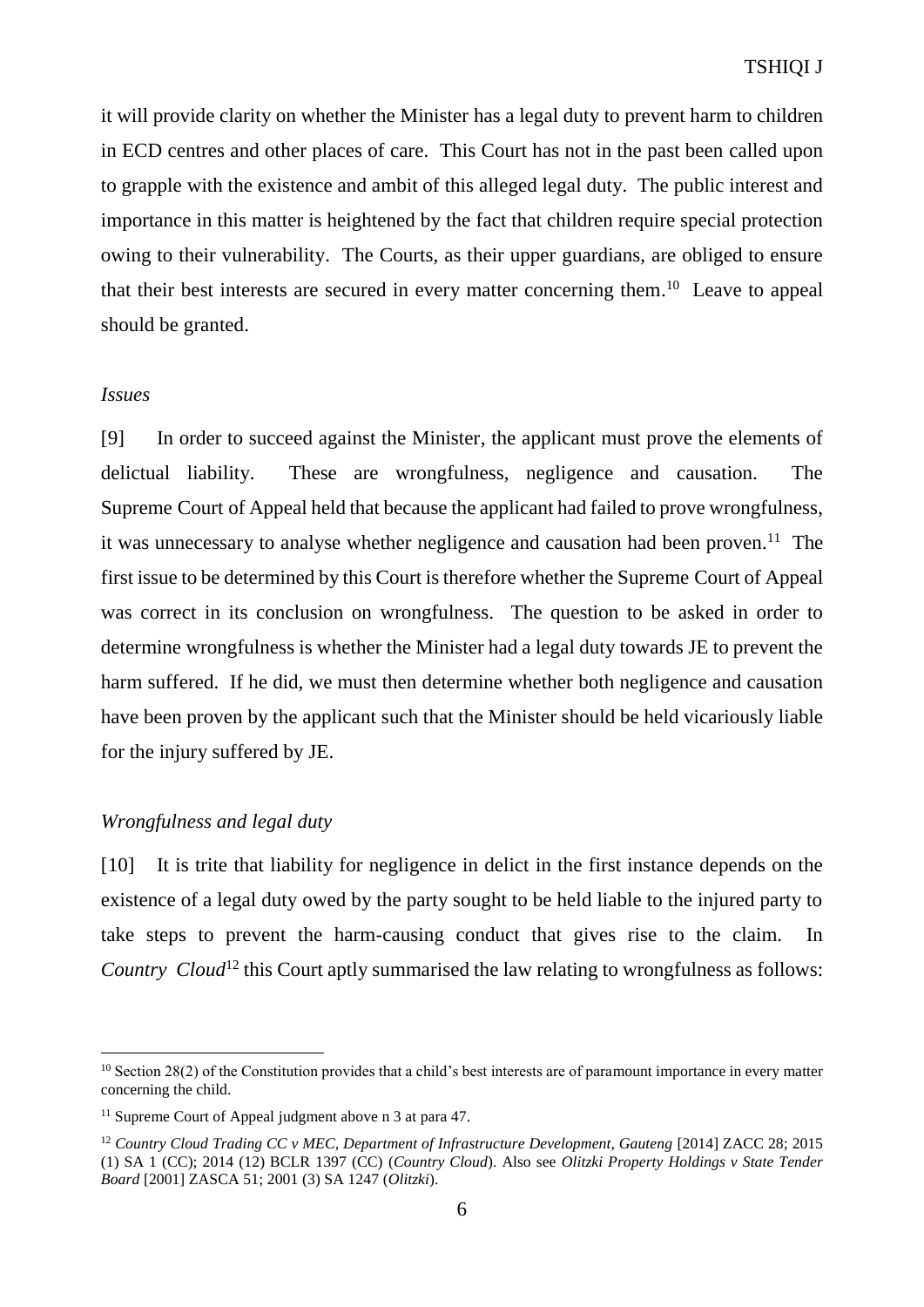"Wrongfulness is an element of delictual liability. It functions to determine whether the infliction of culpably caused harm demands the imposition of liability or, conversely, whether 'the social, economic and others costs are just too high to justify the use of the law of delict for the resolution of the particular issue.' Wrongfulness typically acts as a brake on liability, particularly in areas of the law of delict where it is undesirable or overly burdensome to impose liability.

Previously, it was contentious what the wrongfulness enquiry entailed, but this is no longer the case. The growing coherence in this area of our law is due in large part to decisions of the Supreme Court of Appeal over the last decade. Endorsing these developments, this Court in *Loureiro* recently articulated that the wrongfulness enquiry focuses on—

'the [harm-causing] conduct and goes to whether the policy and legal convictions of the community, constitutionally understood, regard it as acceptable. It is based on the duty not to cause harm – indeed to respect rights – and questions the reasonableness of imposing liability.'

The statement that harm-causing conduct is wrongful expresses the conclusion that public or legal policy considerations require that the conduct, if paired with fault, is actionable. And if conduct is not wrongful, the intention is to convey the converse: 'that public or legal policy considerations determine that there should be no liability; that the potential defendant should not be subjected to a claim for damages', notwithstanding his or her fault."<sup>13</sup>

[11] In *Olitzki* the Supreme Court of Appeal stated the following regarding the existence of a legal duty in respect of an action where the plaintiff sues on the basis that there was a breach of a statutory provision:

"Where the legal duty the plaintiff invokes derives from the breach of a statutory provision,. . . the focal question remains one of statutory interpretation, since the statute may on a proper construction by implication itself confer a right of action, or alternatively provide the basis for inferring that a legal duty exists at common law. The process in either case requires a consideration of the statute as a whole, its objects and provisions, the circumstances in which it was enacted, and the kind of mischief it was designed to prevent."<sup>14</sup>

<sup>13</sup> *Country Cloud* id at paras 20-1.

<sup>14</sup> *Olitzki* above n 12 at para 12.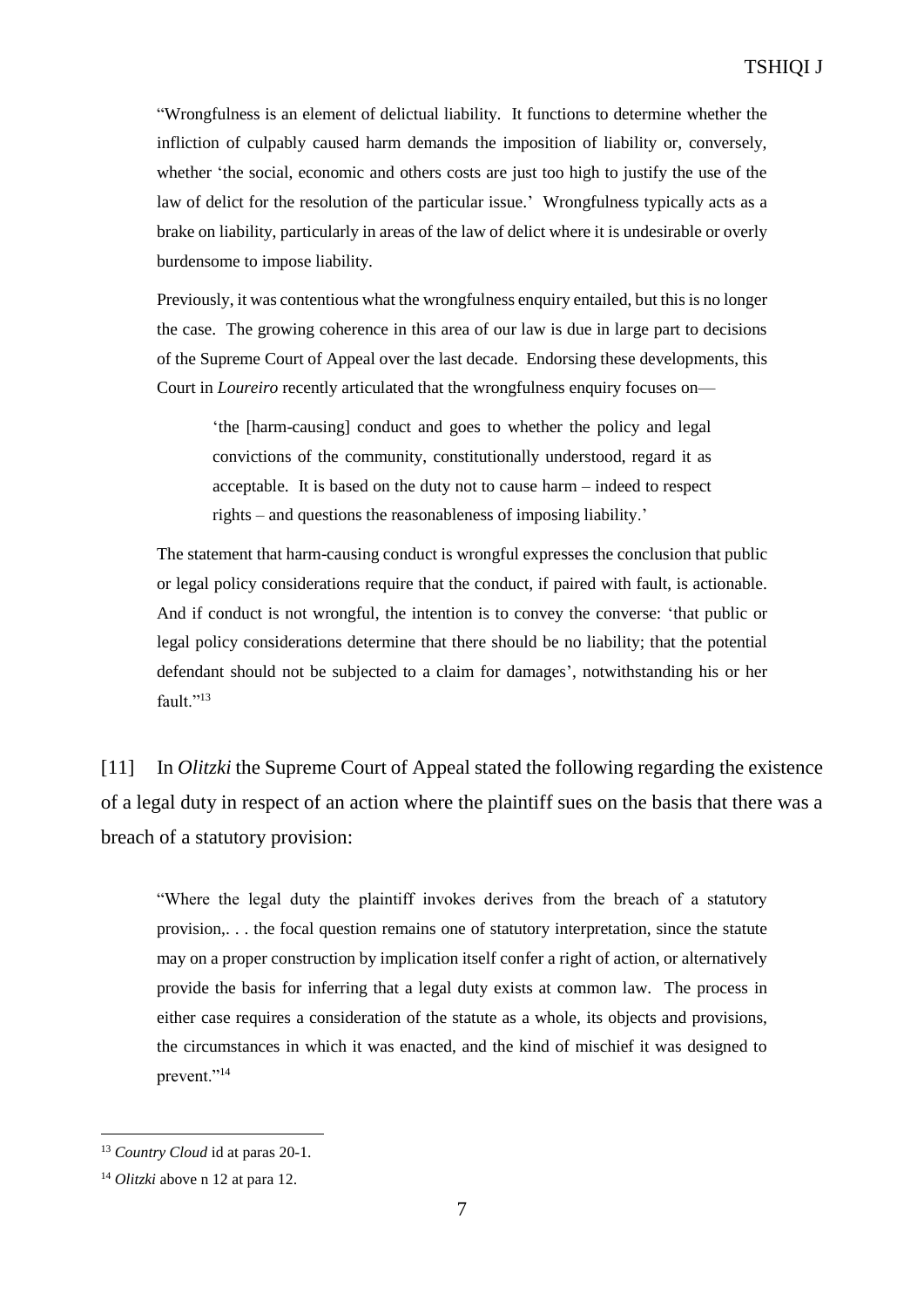TSHIQI J

[12] In *Steenkamp N.O.* this Court listed the following as relevant factors to be considered when determining wrongfulness:

"Our courts - *Faircape, Knop, Du Plessis* and *Duivenboden -* and courts in other common law jurisdictions readily recognise that factors that go to wrongfulness would include whether the operative statute anticipates, directly or by inference, compensation of damages for the aggrieved party; whether there are alternative remedies such as an interdict, review or appeal; whether the object of the statutory scheme is mainly to protect individuals or advance public good; whether the statutory power conferred grants the public functionary a discretion in decision-making; whether an imposition of liability for damages is likely to have a 'chilling effect' on performance of administrative or statutory function; whether the party bearing the loss is the author of its misfortune; whether the harm that ensued was foreseeable. It should be kept in mind that in the determination of wrongfulness, foreseeability of harm, although ordinarily a standard for negligence, is not irrelevant. The ultimate question is whether on a conspectus of all relevant facts and considerations, public policy and public interest favour holding the conduct unlawful and susceptible to a remedy in damages."<sup>15</sup> (Footnotes omitted)

[13] Before I analyse whether the applicant established the element of wrongfulness, it is necessary to examine the pleadings in the court a quo in order to understand the case for the applicant better. Thereafter, I will briefly set out how the case crystallised in this Court by setting out the respective submissions by both parties.

#### *Pleadings*

 $\overline{a}$ 

[14] As the Supreme Court of Appeal observed, the duty alleged to have been owed to the applicant was pleaded in broad and general terms. Thus, it was impossible to clearly identify what the Minister and officials of the Department were required to do.<sup>16</sup> The applicant's pleaded case was that the school could only be registered under the

<sup>15</sup> *Steenkamp* above n 5 at para 42.

<sup>16</sup> Supreme Court of Appeal judgment above n 3 at para 19.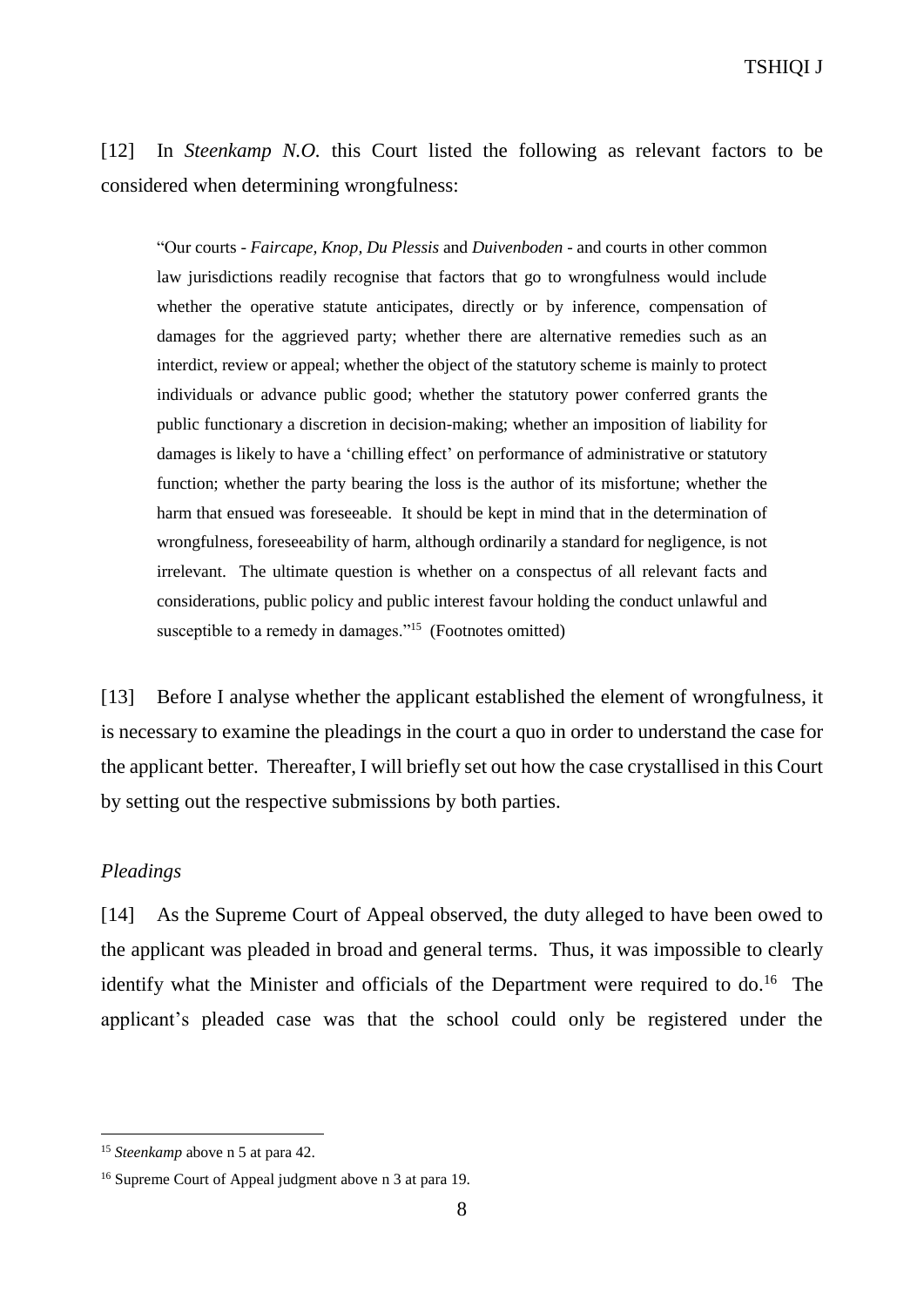Child Care  $Act^{17}$  (the Act) if the Minister<sup>18</sup> was satisfied that it complied with all the prescribed requirements under the Act and that it would be so managed and conducted as to be suitable and safe for the reception, care and custody of children. The legal duty on which the case was based was expressed in the following terms:

- "10 Accordingly, in the light of [the allegations described above], and in any event, the defendant at all material times had a legal duty:
	- 10.1 To ensure that the school and its premises, as a place of care in terms of the provisions of the Act, provided a safe environment for children, specifically the minor.
	- 10.2 That reasonable steps be taken to ensure the safety of children, specifically the minor, whilst on the school's premises.
	- 10.3 To ensure the safety of children, specifically the minor, whilst on the school's premises."<sup>19</sup>

[15] Further details of the alleged negligence on the part of the Department were included in the applicant's amended particulars. It was alleged that they were negligent in the following respects: 20

- "(a) failing to inspect the school's premises and specifically the swing structure at all, or, if they inspected them, failing to do so properly and adequately;
- (b) failing to ascertain that the top beam of the swing structure was not properly fastened or secured to the support poles and failing to warn the school's employees of that fact;
- (c) failing to ensure that the swing structure was properly or adequately maintained;
- (d) allowing a dangerous, or potentially dangerous, structure to be erected and kept on the school's premises and used by the children;
- (e) failing to properly safeguard the learners on the school's premises;

<sup>17</sup> 74 of 1983.

<sup>18</sup> In practical terms, the officials in the Department.

<sup>19</sup> Supreme Court of Appeal judgment above n 3 at para 17.

<sup>&</sup>lt;sup>20</sup> As aptly summarised in the Supreme Court of Appeal judgment above n 3 at para 19.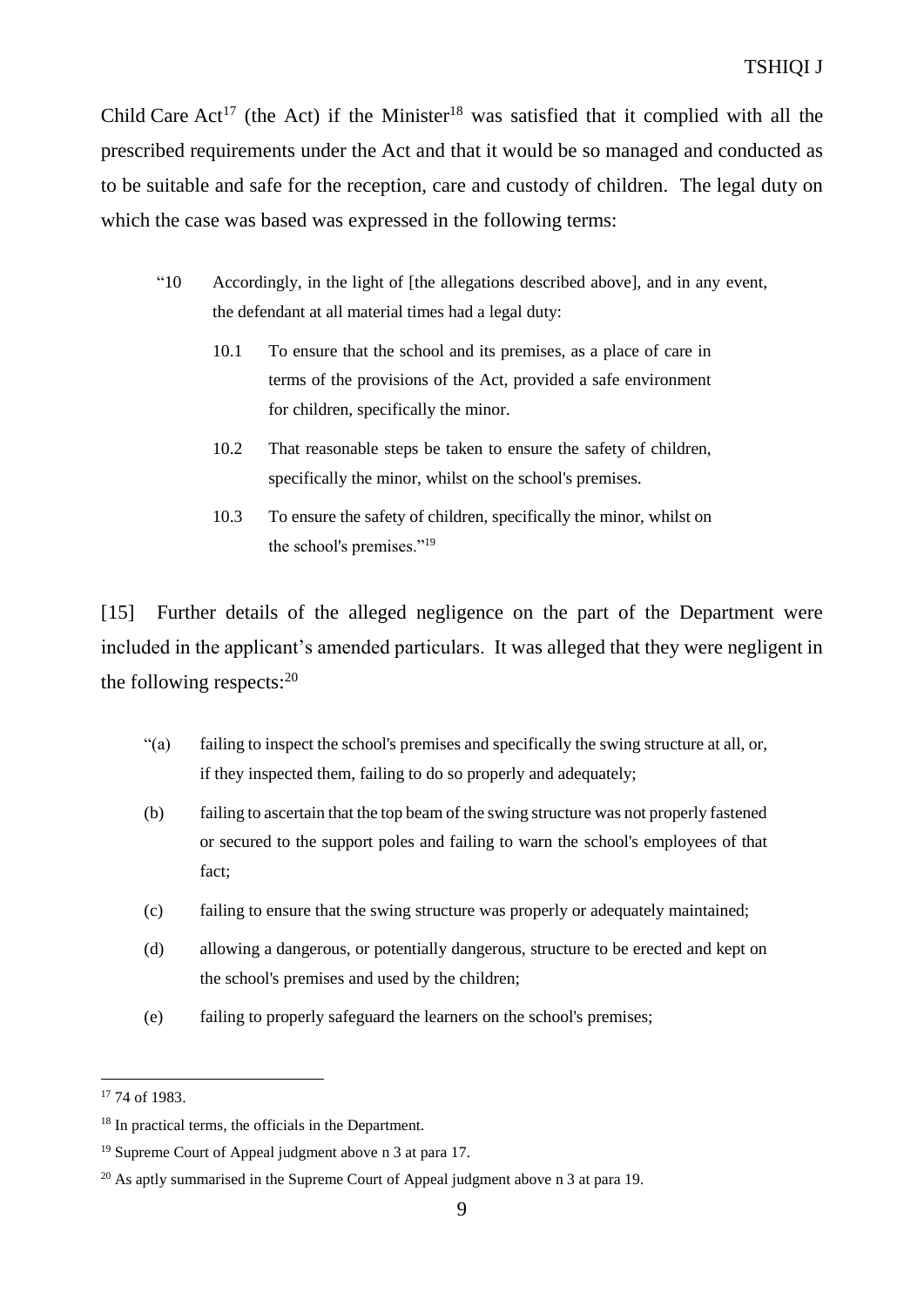(f) failing to ensure that the school and its premises were suitable and safe for the reception, care and custody of children."

Properly construed, the Minister's plea disputed the existence of any legal duty on his part to ensure the safety of children in places of care.<sup>21</sup>

## *Applicant's submissions*

[16] The applicant argued that the Supreme Court of Appeal erred in holding that the role of the Minister was merely regulatory. According to the applicant, this erroneous reasoning led the Supreme Court of Appeal to a finding that the applicant had failed, in the delictual context, to establish wrongfulness. The applicant referred to the undisputed evidence led at the trial. This evidence was to the effect that no quality assurance assessment of playground equipment was undertaken by an appropriately trained official. The applicant submits that had such an inspection been undertaken, the defects in the design, construction and maintenance of the swing would have been readily apparent. He submitted that had such defects been attended to, JE would not have been injured.

## *Respondent's submissions*

 $\overline{a}$ 

[17] The respondent submitted that although it's role to give effect to the rights of children enshrined in section  $28(1)(c)$  of the Constitution by ensuring that child care facilities are provided and regulated, it does not ordinarily operate such facilities. In giving effect to these rights, the Minister, firstly, oversees their operation, initially through a registration process, and thereafter, by two-yearly reviews, and by inspections where these are required. And secondly, they fulfil a crucial role in providing financial services, where such support is required.

[18] The respondent contended that in the present matter, its principal obligation and that of the Department was not to ensure the physical safety of children on a day-to-day basis, but instead to oversee the operation of the ECD centres and other facilities

 $21$  The record illustrates that any deficiency in, or confusion occasioned by the terms of the plea was clearly resolved by the end of the trial.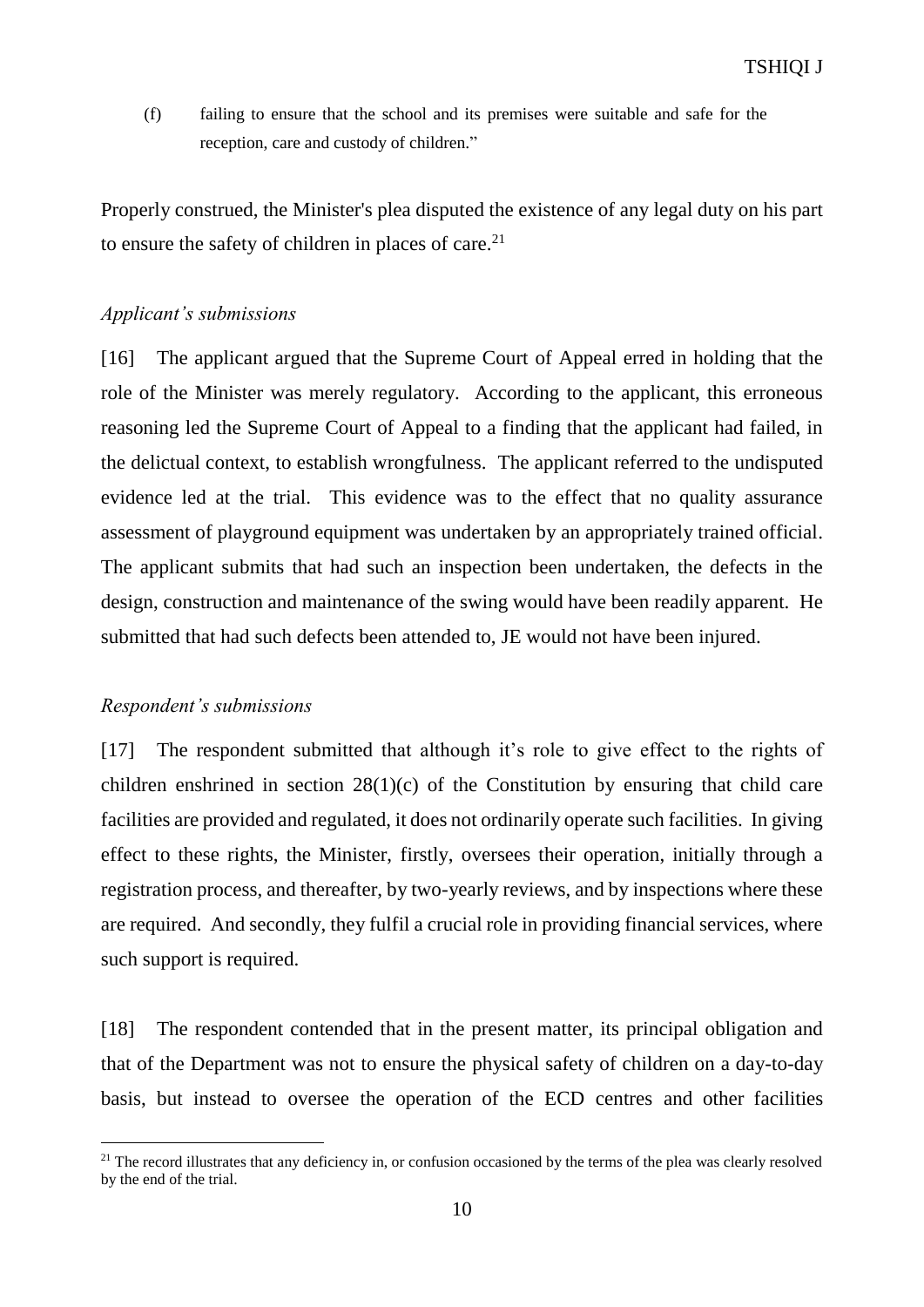throughout the province, in a manner that ensured that they were safe and suitable for the reception and care of children. In fulfilling this oversight role, it submitted that it does not bear the responsibility to check that individual pieces of equipment are safe and in working order. Rather, it ensures that facilities meet minimum standards, as required by the Guidelines for Early Childhood Development Services 2006 (Guidelines).<sup>22</sup> The respondent argued that there was therefore no legal duty on it that translates into a private law duty to pay damages in the event of breach.

### *Analysis*

 $\overline{a}$ 

[19] The gist of the applicant's case was that the Minister's alleged duty existed in terms of the Act and the regulations<sup>23</sup> promulgated under the Act (the regulations). Two provisions were central to the applicant's case. The first was section  $30(3)(b)^{24}$  of the Act which provides that the Director-General must be satisfied that a proposed place of care complied with all prescribed requirements for registration and that it would be so managed and conducted that it would be suitable for the reception, custody and care of children. The second, which was the main ground invoked by the applicant in his submission that the Minister was under a legal duty to prevent the harm to JE, is regulation 30(4).

[20] Regulation 30(4) provides:

<sup>&</sup>lt;sup>22</sup> These guidelines were published by the Minister of Social Development to facilitate the Department's execution of its role in early childhood development in the country. The Guidelines were developed in conjunction with United Nations Children's Fund (UNICEF) by way of technical assistance and financial support.

<sup>&</sup>lt;sup>23</sup> Child Care Act: Regulations, GN R.2612 GG 10546, 12 December 1986.

<sup>&</sup>lt;sup>24</sup> Section 30(3)(b) of the Act provides:

<sup>&</sup>quot;Application for the registration of a children's home, a place of care or a shelter shall be made to the Director-General in the prescribed manner, and the Director may -

<sup>(</sup>b) reject any such application or, if he or she is satisfied that the children's home, or place of care or shelter complies with the prescribed requirements and that it will be so managed and conducted that it will be suitable for the reception, care and bringing-up or for the reception, care and custody of children, grant the application either unconditionally or on such prescribed and other conditions as he or she may deem fit, and issue to the applicant a certificate of registration in the prescribed form."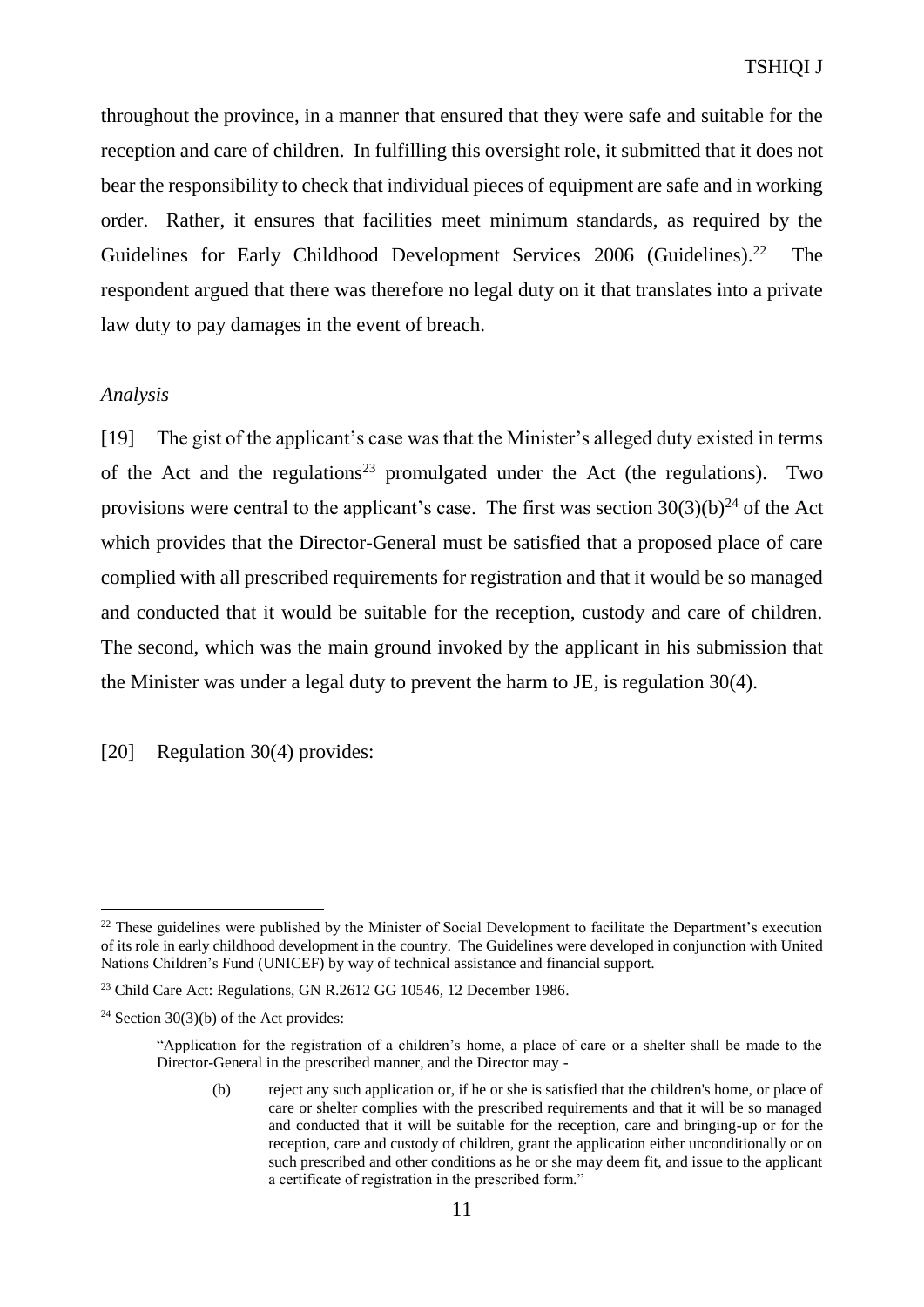"Registration of a children's home, place of care or shelter shall be reviewed every 24 months on the basis of a quality assurance assessment undertaken by appropriately trained officials appointed by the Director-General."<sup>25</sup>

As stated by the Supreme Court of Appeal in *Olitzki* and later endorsed by this Court in *Steenkamp N.O.*, one of the considerations in determining whether a claim that a breach or non-compliance with statutory provisions is wrongful, and can give rise to delictual liability, is whether the operative statute anticipates, directly or by inference, an obligation to pay damages for loss suffered as a result of the breach. If the regulations do not expressly, or by clear implication, impose any duty, the focus of the inquiry will be on whether the breach or non-compliance, when taken with all relevant factors, leads to the conclusion that it was wrongful so as to attract delictual liability. The relevant factors would be whether the regulations provide alternative remedies for their enforcement and whether their object is to protect a certain group or class of persons, or advance public good. This would also entail a question whether the power conferred by regulation 30(4) is discretionary and whether the imposition of delictual liability on the Minister will have a "chilling effect" on the exercise of the power to register ECD centres. Ultimately, the question is whether public policy and interest favour holding the Minister liable for damages arising from JE's accident.

[21] The applicant's pleaded case is that the Minister had duties to "provide for a safe environment" at places of care and to "take reasonable steps . . . to ensure the safety of children on school premises". The legal duty alleged by the applicant requires the Minister to have a level of operational control of school premises and responsibility for the day-to-day safety of children at the ECD centres. The first step therefore is to determine whether regulation 30(4), on which the applicant relies, imposes directly or by inference, the legal duty alleged by the applicant and whether it anticipates, directly or by inference, an obligation to pay damages for loss suffered as a result of the alleged breach. In considering whether regulation 30(4), expressly or by clear implication, imposes the legal duty alleged by the applicant, the first enquiry is whether the text of the regulation can be

<sup>&</sup>lt;sup>25</sup> Regulations above n 23.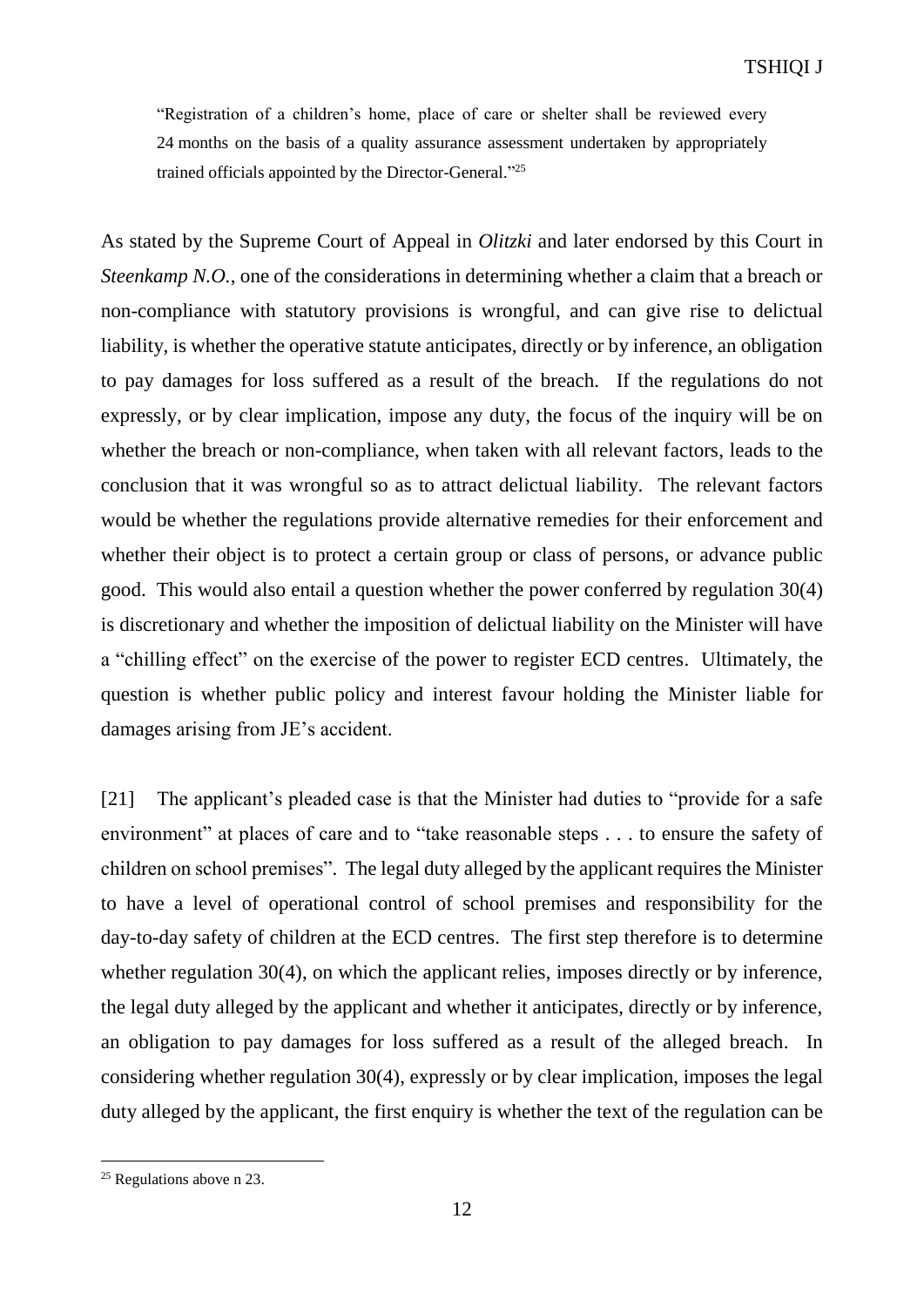read to impose such a duty<sup>26</sup> and also whether contextually<sup>27</sup> it can be interpreted in this fashion. What the regulation states is: "[R]egistration of a children's home, place of care or shelter shall be reviewed every 24 months on the basis of a quality assurance assessment undertaken by appropriately trained officials appointed by the Director-General".<sup>28</sup> It says no more than that.

[22] Whether the Minister was under a legal duty to prevent the harm to JE also depends on the nature of the duty imposed by regulation 30(4), as properly interpreted. It is evident from the text of regulation 30(4) that its purpose is to regulate registration and re-registration of ECD centres and places of care. It requires that registration must be reviewed every two years. Registration and the prescribed periodical review assure parents of toddlers that a centre in which they wish to enrol their children, meets certain standards set by the province. The purpose of the prescribed periodical review is to ascertain whether the requirements which were met for purposes of registration are still in place. The Minister has the power to withdraw registration, if the centre no longer meets the registration requirements. A regulation that requires two-yearly reviews is not designed to secure the safety of learners and other people who are on the centre's premises on a daily basis and it cannot be interpreted in that fashion. The nature of the public duty imposed by the regulation shows that it is regulatory.

[23] In *CB <sup>29</sup>* the Supreme Court of Appeal considered an appeal that arose from the tragic death of a five month old baby girl at an ECD centre. Her parents instituted action against the operator of the facility, and the Provincial Government of the Western Cape: Department of Social Welfare, for damages suffered by them as a result of the death. Regarding the legislative framework relied upon in order to hold the Provincial Government liable, the Supreme Court of Appeal said:

<sup>26</sup> *Bato Star Fishing (Pty) Limited v Minister of Environmental Affairs and Tourism* [2004] ZACC 15; 2004 (4) SA 490 (CC); 2004 (7) BCLR 687 (CC) at para 89.

<sup>27</sup> *Cool Ideas 1186 CC v Hubbard* [2014] ZACC 16; 2014 (4) SA 474 (CC); 2014 (8) BCLR 869 (CC) at para 28.

<sup>28</sup> Regulation 30(4) above n 23.

<sup>&</sup>lt;sup>29</sup> Government of the Western Cape: Department of Social Development v CB [2018] ZASCA 166; 2019 (3) SA 235 (SCA).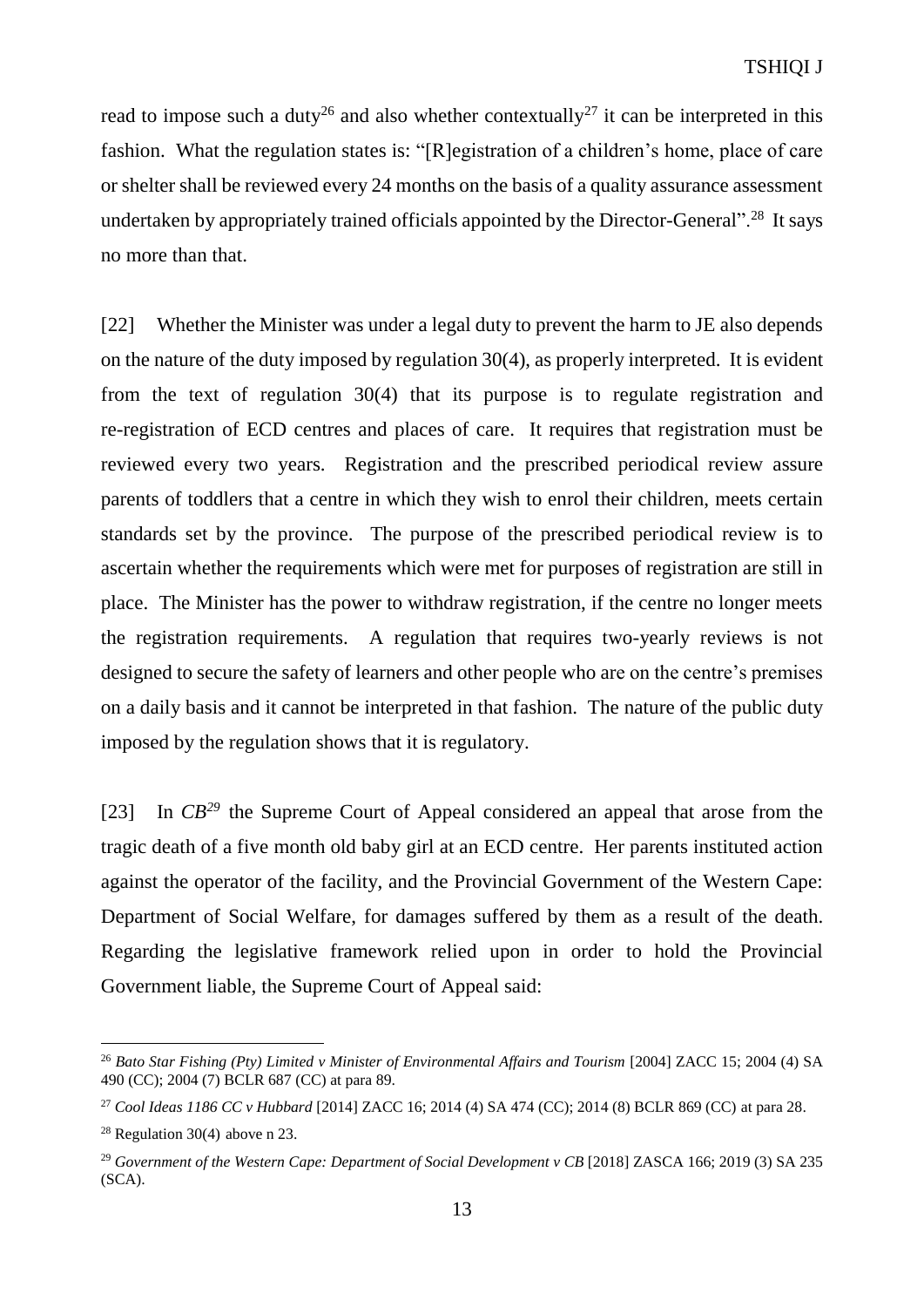"Nothing in the legislative framework on which the Bs rely is indicative of an intention to visit with delictual liability non-compliance with any particular regulatory function. Registration of ECD facilities under the Child Care Act and the Children's Act was essentially part of the broader role intended for the State to promote, provide and support EDC services around the country. . . . Given the important role fulfilled by child care facilities across social and economic strata throughout the country it is not surprising that a corrective rather than a purely punitive approach is preferred where there is non-compliance with minimum standards. In large part therefore, the legislative framework remained aspirational. The intention must have been that government, through the various government departments, led by the Department of Social Development would develop a plan to effect progressive access to ECD services in the various provincial jurisdictions within the country."<sup>30</sup>

[24] One of the factors that the Supreme Court of Appeal took into account in *CB* was whether an imposition of liability for damages is likely to have a "chilling effect" on performance of an administrative or statutory function.<sup>31</sup> The Supreme Court of Appeal said:

"[C]onsidering the vastness of the need for practical care services, the fact that some facilities may, by reason of their location and paucity of resources, not comply with the minimum standards set in the Guidelines, shows that strict adherence to legal prescripts was an unattainable goal."<sup>32</sup>

This factor is also relevant in this matter because both the Act and regulation 30(4) operate nationally. The alleged duty, if imposed, would, as observed by the Supreme Court of Appeal, apply in all nine provinces in literally thousands of places of care, children's homes, places of safety and shelters and other similar institutions.

 $30$  Id at paras 44-5.

<sup>31</sup> Id; also see *Mashongwa v PRASA* [2015] ZACC 36; 2016 (3) SA 528 (CC); 2016 (2) BCLR 204 (CC) (*Mashongwa*) at para 22.

<sup>32</sup> Id above n 29 at para 45.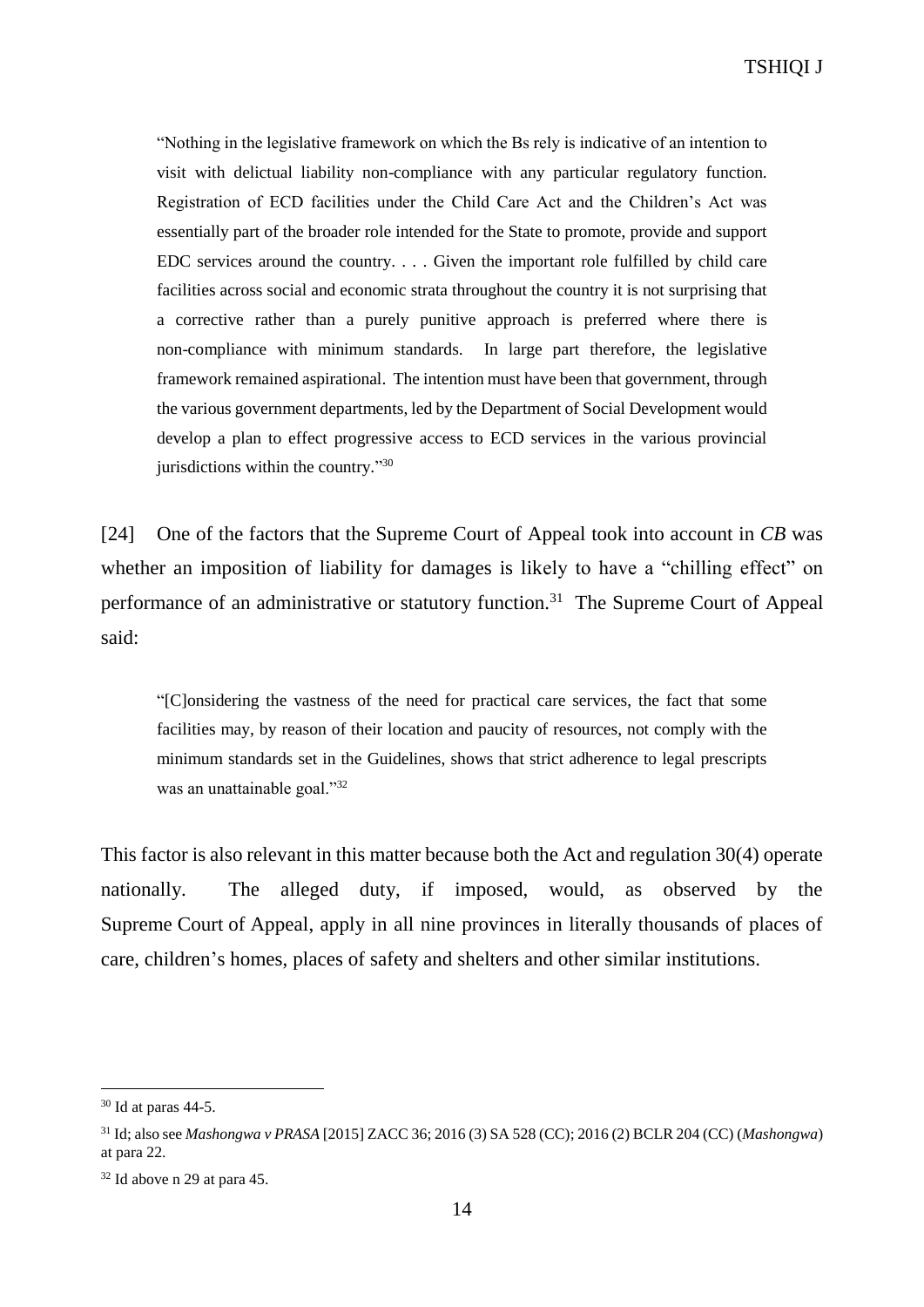[25] The Supreme Court of Appeal was therefore correct in holding that the imposition of a legal duty to ensure that each and every facility throughout the country – of which there are thousands – is safe, would impose an impossible obligation on the provincial departments of social development. This obligation would hamper their core function in this regard – which is to support, financially and otherwise, and oversee, the operation of such facilities by third parties.

[26] A consideration of all the factors points away from the imposition of liability on the Minister. Therefore, as the Supreme Court of Appeal correctly concluded, whilst the regulatory responsibilities of the Minister must be accepted, this does not entail operational control of school premises and does not amount to a legal duty to ensure the day-to-day safety of children at ECD centres. Consequently, the regulatory responsibilities of the Minister did not translate into a legal duty to prevent the harm suffered by JE.

[27] Apart from placing reliance on regulation 30(4), the applicant had another string to his bow. He submitted that the Minister should be held liable on the basis that the Province had concluded an agreement with the Municipality in terms of which the Province assumed responsibility for functions the Municipality owed to ECD centres. This argument was premised on the fact that, in terms of section 156(1)(a) of the Constitution, a Municipality has executive authority in respect of, and has the right to administer, the local government matters listed in Part B of Schedule 4 of the Constitution. Amongst these matters "child care facilities" are a functional area of the Municipality. Section 156(2) of the Constitution provides that a municipality may make and administer by-laws for the effective administration of the matters which it has the right to administer. The Municipality had in fact enacted a by-law that deals with child care facilities.<sup>33</sup>

[28] The Minister vigorously denied the existence of an agreement between the Municipality and the Department to the effect that the Minister had agreed to take over the responsibility of ECD centres in the Western Cape. He correctly submitted that the alleged

<sup>&</sup>lt;sup>33</sup> Sections 33-5 of the Overberg District Municipality Environmental Health By-Law, GG 6141, 25 June 2004.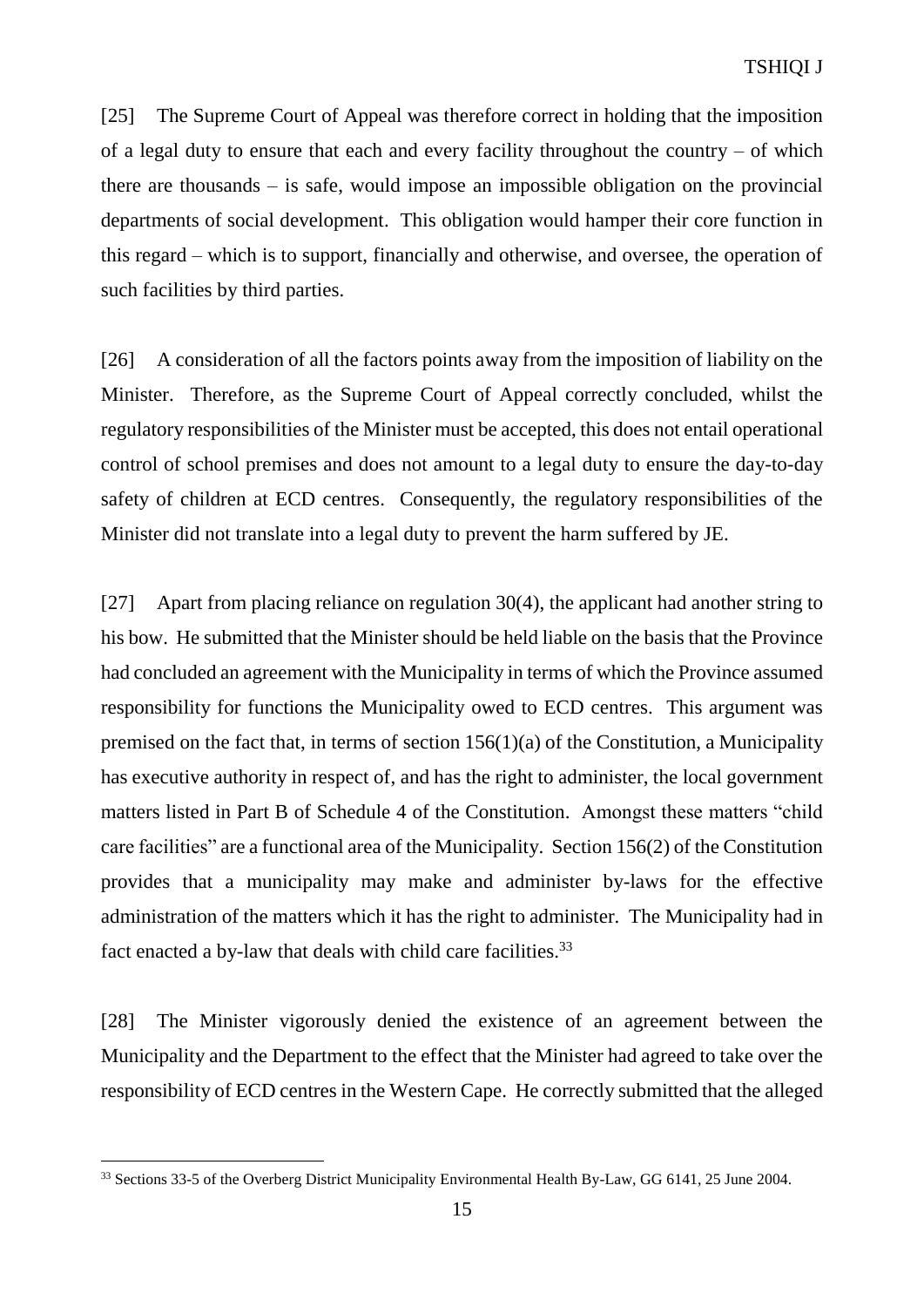agreement was not before this Court and that no reliance can be placed on it. We are thus effectively barred from considering and relying on this alleged agreement.

[29] Counsel for the applicant also sought to place reliance on the Guidelines as yet another basis to find that the Minister had a legal duty to ensure that the ECD centres in the Province were safe for daily use by the children in these centres. However, the reference to these Guidelines does not assist the applicant. There is no basis to find that the Guidelines imposed a legal duty on the Minister. As stated by the Supreme Court of Appeal, the Guidelines are merely aspirational. They provide an indication of what is expected of those responsible for the oversight of places of care and similar institutions.

[30] As the Supreme Court of Appeal held, issues of safety, including the construction and maintenance of playground equipment, seem to be the responsibility of the person or organisation operating the facility and the persons employed in it as teachers, carers, assistants or ground staff. Ms Wyngaard, a retired teacher who was still in active service at the time of the accident, testified that the teachers usually inspected the equipment before the children went out to play, to check whether it was in a good condition. On the day of the accident, one of them checked it before it was used. She also testified that they supervised the children during play time. Just before the accident happened, Ms Wyngaard observed JE using the swing. A few minutes later the accident happened. The applicant sued the school but the matter was settled between those parties.

[31] This matter is distinguishable from *Mashongwa*, which the applicant argued was a basis for finding that the Minister had a legal duty towards ensuring the safety of ECD centres and other places of care. In *Mashongwa* the duty of the Passenger Rail Agency of South Africa (PRASA) was held to exist because PRASA's mandate related directly to the safe transportation of passengers. This Court held:

"Safeguarding the physical well-being of passengers must be a central obligation of PRASA. It reflects the ordinary duty resting on public carriers and is reinforced by the specific constitutional obligation to protect passengers' bodily integrity that rests on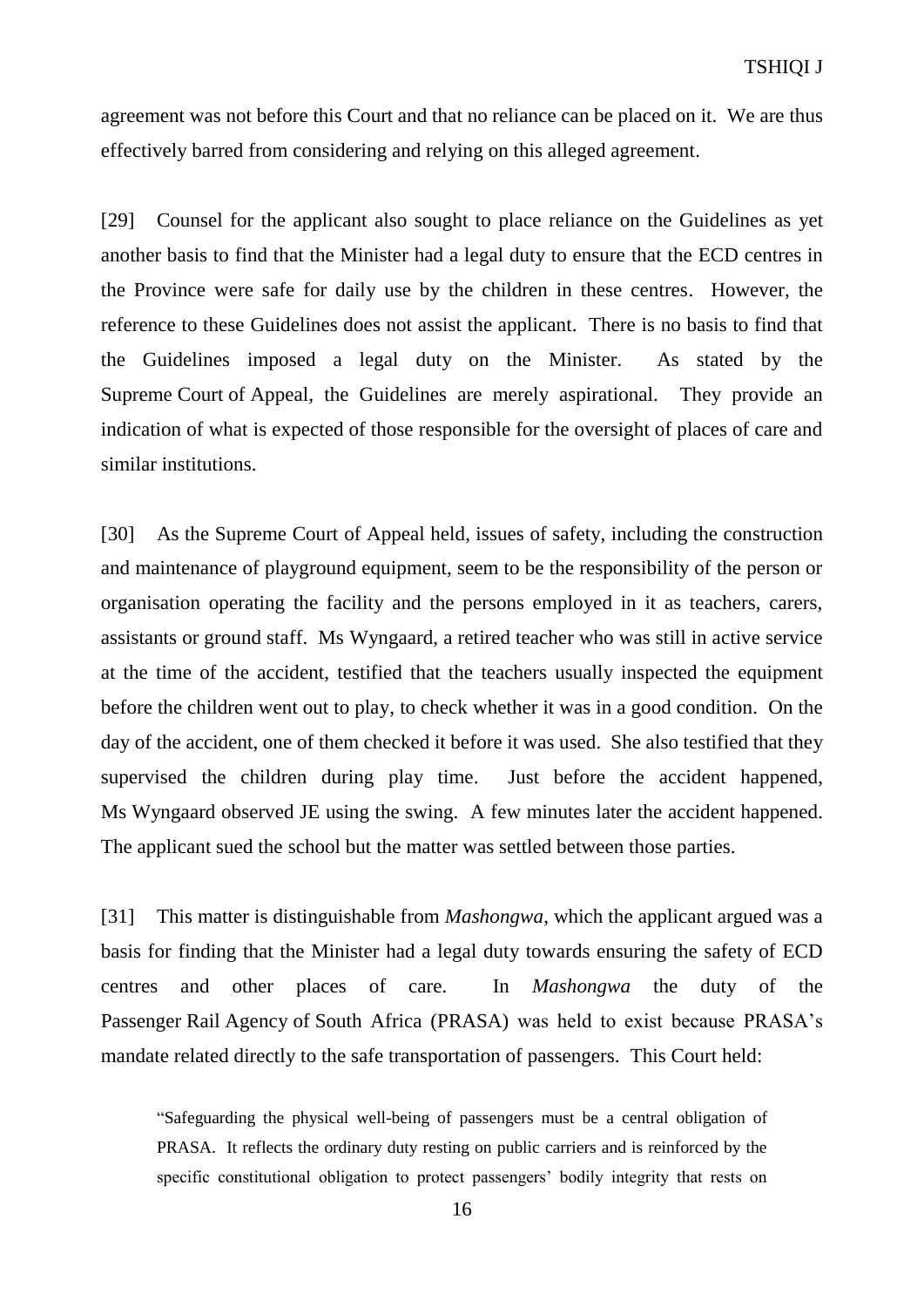PRASA, as an organ of state. The norms and values derived from the Constitution demand that a negligent breach of those duties, even by way of omission, should, absent a suitable non-judicial remedy, attract liability to compensate injured persons in damages." 34

[32] In the present matter, neither the Minister nor the Department had a legal obligation to ensure the safety of playground equipment at ECD centres or to ensure the safety of children on a daily basis at ECD centres beyond conducting a biennial quality assurance assessment. Since there was no duty on the Minister to inspect playground equipment, nor to ensure the safety of the children on a daily basis, the question whether a breach of such a public duty translates into a private law duty does not arise in this matter. In the circumstances, the considerations of public policy do not favour holding the Minister liable for damages arising from JE's accident.

[33] In light of the finding on wrongfulness, it is unnecessary to deal with the issue of negligence and causation. Accordingly, I am of the view that the Supreme Court of Appeal's judgment should be upheld.

#### *Costs*

 $\overline{a}$ 

[34] The general rule is that costs should follow the result. The *Biowatch*<sup>35</sup> principle is an exception to the general rule. The applicant in this matter raised a constitutional issue. Despite being unsuccessful in the Supreme Court of Appeal and in this Court, he was successful in the High Court, and thus his application cannot be regarded as being totally hopeless from inception. The application was genuine and not frivolous. Had he been successful, the decision of this Court would have significantly impacted not only children in the Western Cape but all children in child care facilities across the nine provinces. There is no reason why the *Biowatch* principle should not apply. In any event, the Minister has expressly indicated that no costs should be awarded against the applicant should the application be dismissed.

<sup>34</sup> *Mashongwa* above n 31 at para 26.

<sup>35</sup> *Biowatch Trust v Registrar, Genetic Resources* [2009] ZACC 14*;* 2009 (6) SA 232 (CC); 2009 (10) BCLR 1014 (CC).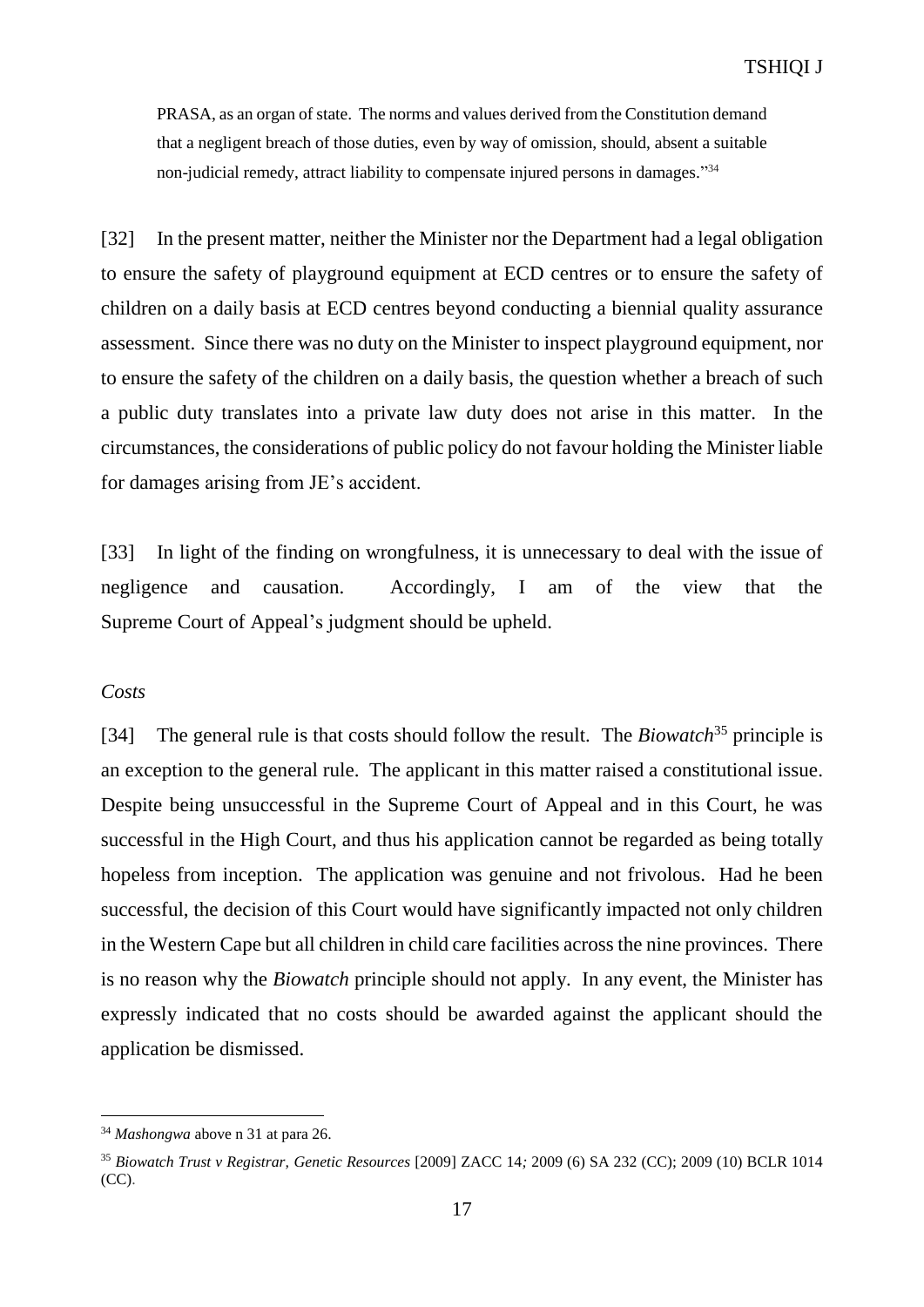*Order*

- [35] I make the following order:
	- 1. Leave to appeal is granted.
	- 2. The appeal is dismissed.